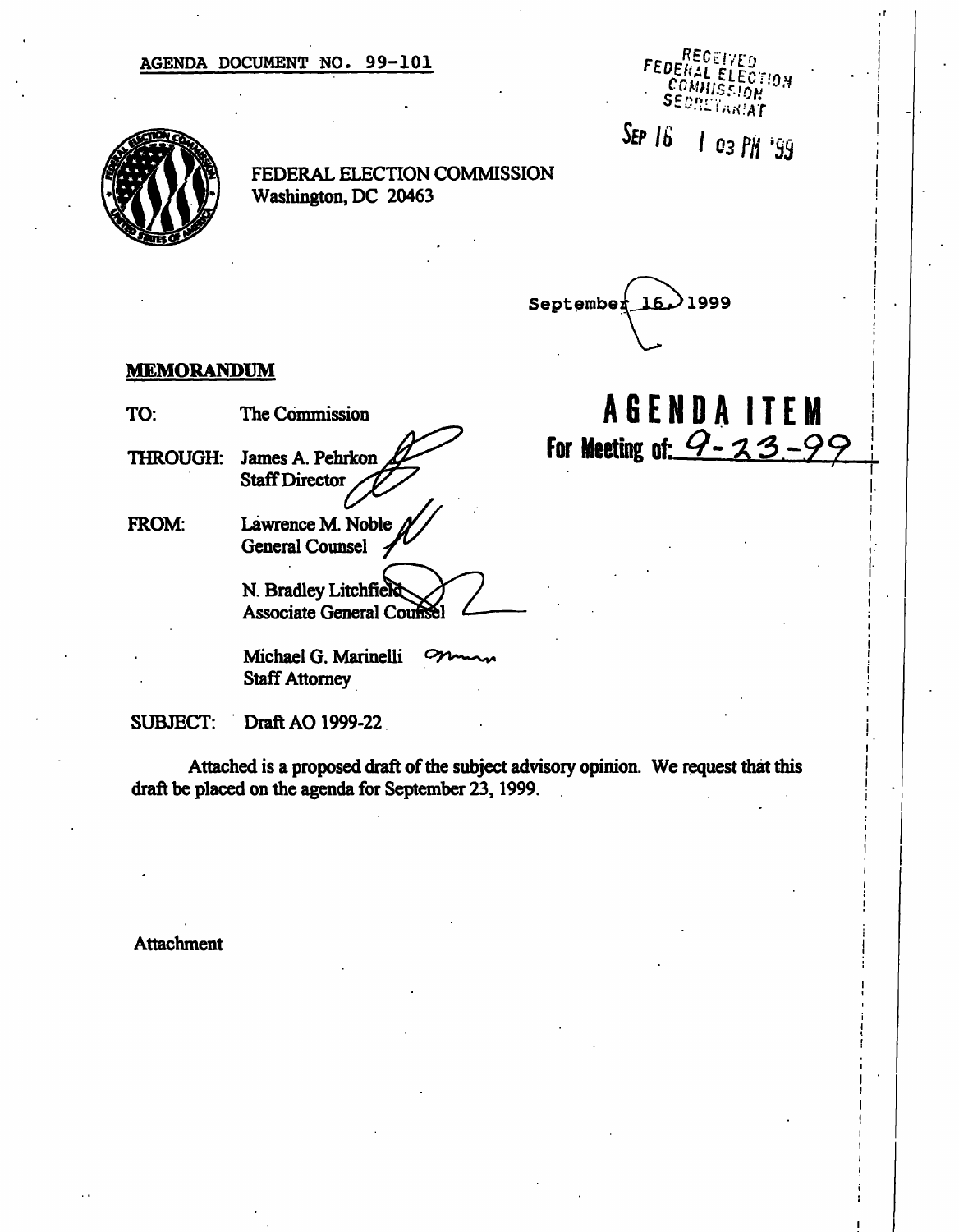| 2<br>3<br>4<br>5<br>7 | <b>ADVISORY OPINION 1999-22</b><br>J. Blair Richardson, Jr.<br>1725 Larkmeade Drive<br>Vienna, VA 22182<br>Dear Mr. Richardson: |
|-----------------------|---------------------------------------------------------------------------------------------------------------------------------|
| 8<br>9                | This refers to your letters dated August 16 and August 9, 1999, which                                                           |
| 10                    | request an advisory opinion on behalf of Aristotle Publishing, Inc. ("Aristotle" or                                             |
| 11                    | "the company") concerning the application of the Federal Election Campaign Act                                                  |
| 12                    | of 1971, as amended ("the Act"), the Presidential Primary Matching Payment                                                      |
| 13                    | Account Act ("the Matching Act"), 26 U.S.C. §§9031-9042, and Commission                                                         |
| 14                    | regulations to its proposed methods to assist various political committee and                                                   |
| 15                    | candidate clients in fundraising through the Internet.                                                                          |
| 16                    | <b>FACTUAL BACKGROUND</b>                                                                                                       |
| 17                    | Aristotle publishes software and offers related services allowing Federal                                                       |
| 18                    | candidates to receive contributions by credit card through the Internet. You state that an                                      |
| 19                    | increasing number of campaign clients (presidential and non-presidential) utilize such                                          |
| 20                    | software and services. The company has been providing political products and services to                                        |
| 21                    | thousands of candidates nationwide since 1983. In addition, you state that the company's                                        |
| 22                    | FEC reporting software has been tested and approved by the FEC for electronic filing by                                         |
| 23                    | Federal campaigns. You affirm that Aristotle currently has Internet contribution clients                                        |
| 24                    | who will be seeking matching funds under the Matching Act. Your request describes the                                           |
| 25                    | procedures its clients would use.                                                                                               |

 $\begin{array}{c} \begin{array}{c} \begin{array}{c} \end{array} \end{array}$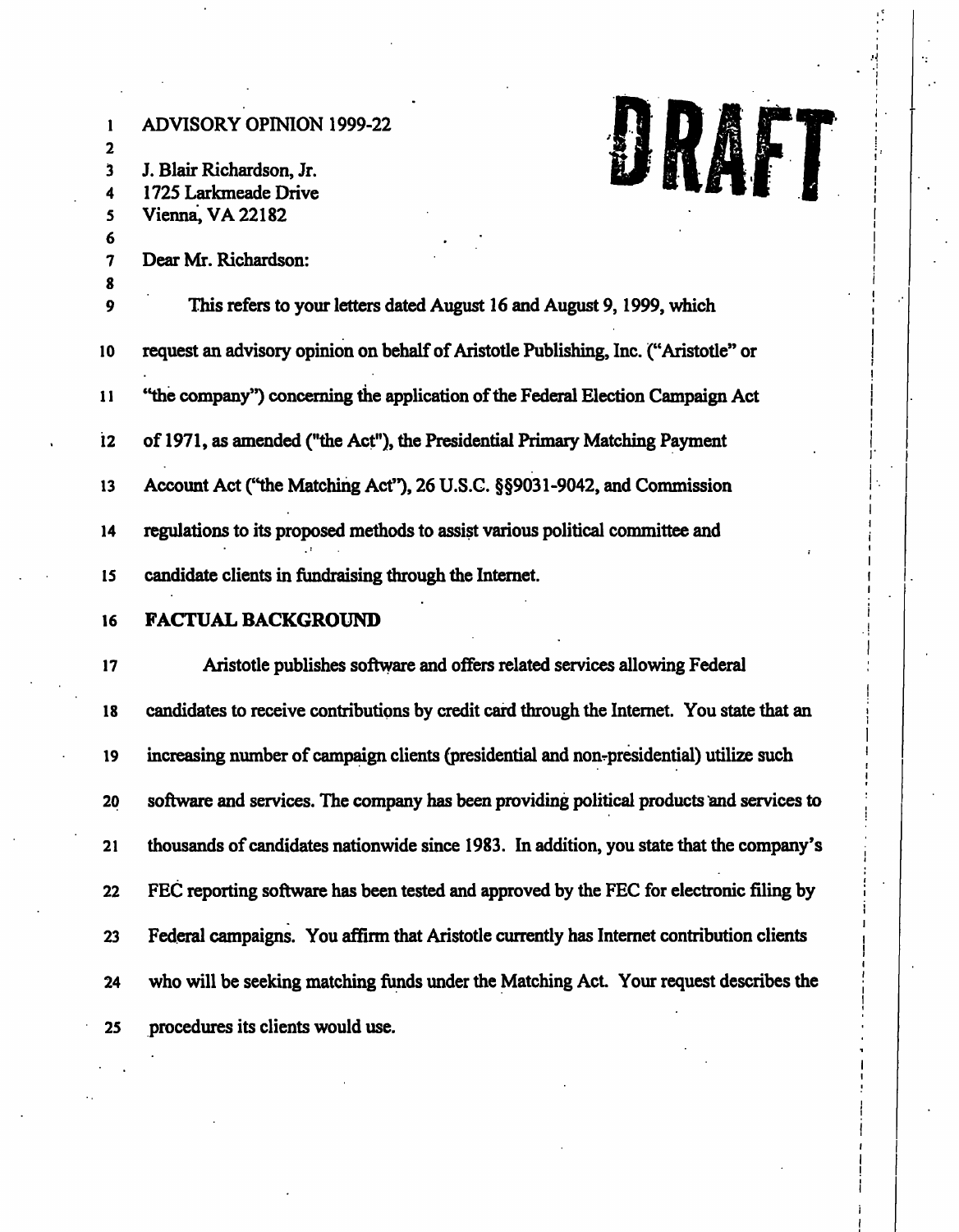| $\mathbf{l}$ | <b>Screening contributions</b>                                                                |
|--------------|-----------------------------------------------------------------------------------------------|
| 2            | A candidate utilizing Aristotle's Internet contributions service will download the            |
| 3            | software from Aristotle's web site and install it at his or her own campaign web site, all at |
| 4            | the candidate's own expense. Internet contributions are then screened for impermissible       |
| 5            | or nonmatchable contributions through a series of sequential measures.                        |
| 6            | First, through the candidate's web site, contributors view the contribution                   |
| 7            | solicitation form. The form may contain a customized introductory message from the            |
| 8            | candidate. You state that the form would contain attestation language, derived from the       |
| 9            | Commission's guidance in Advisory Opinion 1995-9, informing prospective donors of             |
| 10           | the Act's contribution limits and source restrictions. The candidate has the option of        |
| 11           | including an attestation concerning contributions from minors, which language also is         |
| 12           | derived from Advisory Opinion 1995-9. If the candidate does not wish to accept                |
| 13           | contributions from minors, the form will note this and will include an appropriate            |
| 14           | attestation that the contributor is at least 18 years old.                                    |
| 15           | Second, a prospective donor, will be required to provided detailed information,               |
| 16           | including at least the same information identified as "required" in Advisory Opinion          |
| 17           | 1999-9:                                                                                       |
| 18           | The contributor's name                                                                        |
| 19           | The contributor's name as it appears on the card                                              |
| 20           | The billing address on record with the issuer of the card                                     |
| 21           | The card number                                                                               |
| 22           | The expiration date                                                                           |

i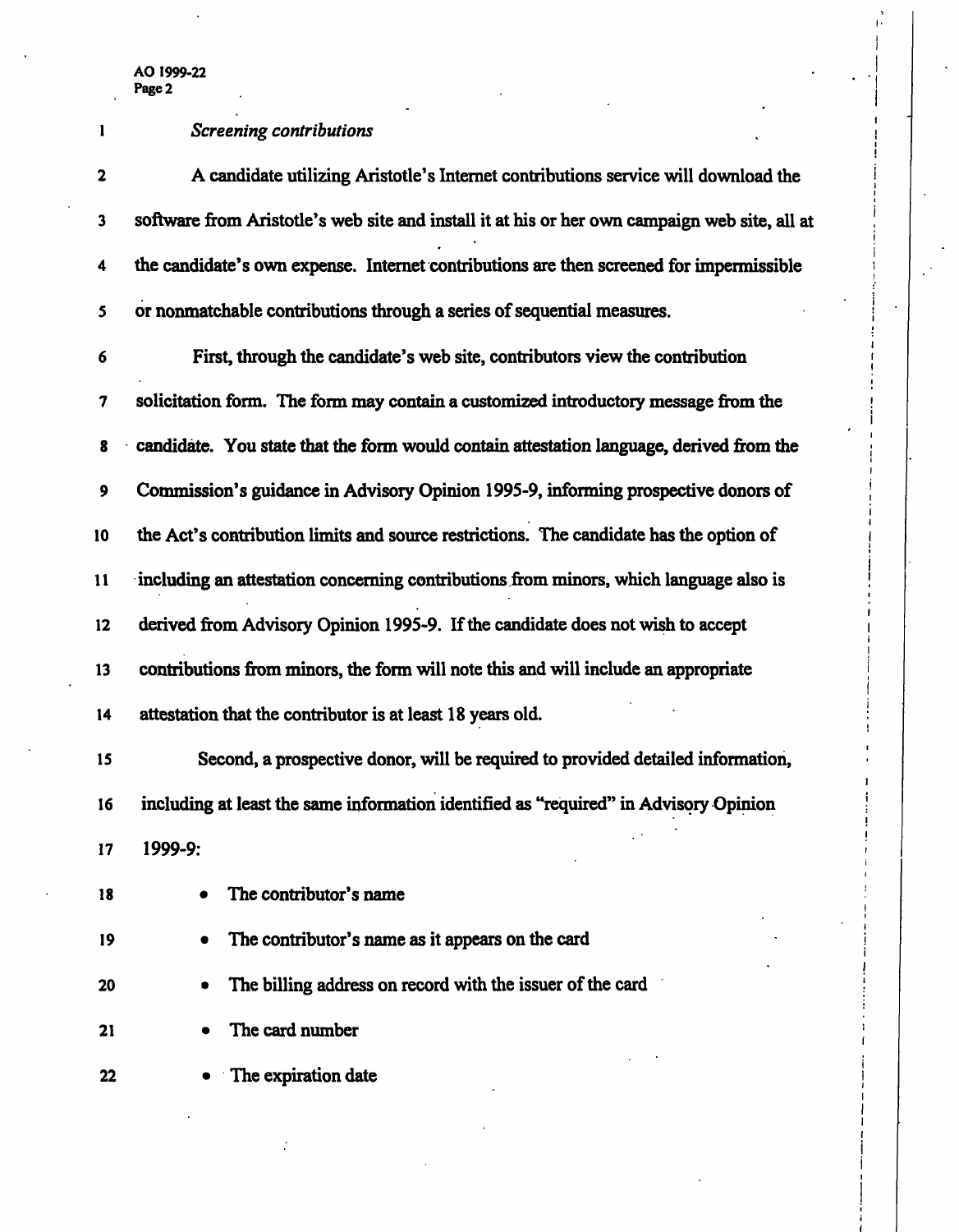| 1            | The contributor's mailing address; and                                                                  |
|--------------|---------------------------------------------------------------------------------------------------------|
| $\mathbf{z}$ | The amount of the contribution                                                                          |
| 3            | Third, you affirm that consistent with the Commission's guidance in Advisory                            |
| 4            | Opinion 1999-9, if a prospective donor fails to provide any of the required information or              |
| 5            | fails to check any of the attestation boxes, the contribution will be rejected. The                     |
| 6            | contributor will be prompted either to correct any omission or inaccurate information, or               |
| 7            | cancel the transaction.                                                                                 |
| 8            | Fourth, any contribution to a candidate in excess of \$1,000 will be rejected at the                    |
| 9            | web site.                                                                                               |
| 10           | Fifth, all contributor names are matched against a nationwide file of public voter                      |
| 11           | registration records. <sup>1</sup>                                                                      |
| 12           | <b>Processing contributions</b>                                                                         |
| 13           | When the online form has been successfully completed, the donor transmits it for                        |
| 14           | "real time" processing. The credit card data is sent directly to the credit processing                  |
| 15           | company, which will cross check the submitted information with the processing                           |
| 16           | company's own records on the contributor's name, billing address, account number and                    |
| 17           | card expiration date.                                                                                   |
| 18           | If the processing company rejects the contribution, the contributor will be                             |
| 19           | informed of this fact. All approved contributions are deposited into a bank account                     |
|              | You explain that, by Aristotle's analysis, almost 9 out of 10 online contributors are registered voters |

<sup>(</sup>and thus necessarily, U.S. citizens). This match provides an additional basis to verify identity, to screen for contributions by minors and for potentially prohibited contributions by non-citizens, and assist the campaigns in meeting their "best efforts" reporting obligations. You explain that a contribution is not declined if the contributor does not appear in the voter file match. Instead that fact is forwarded to the client committee in order to assist the campaign. The result of the match is also retained for the benefit of the Commission for use in any audit of contributions.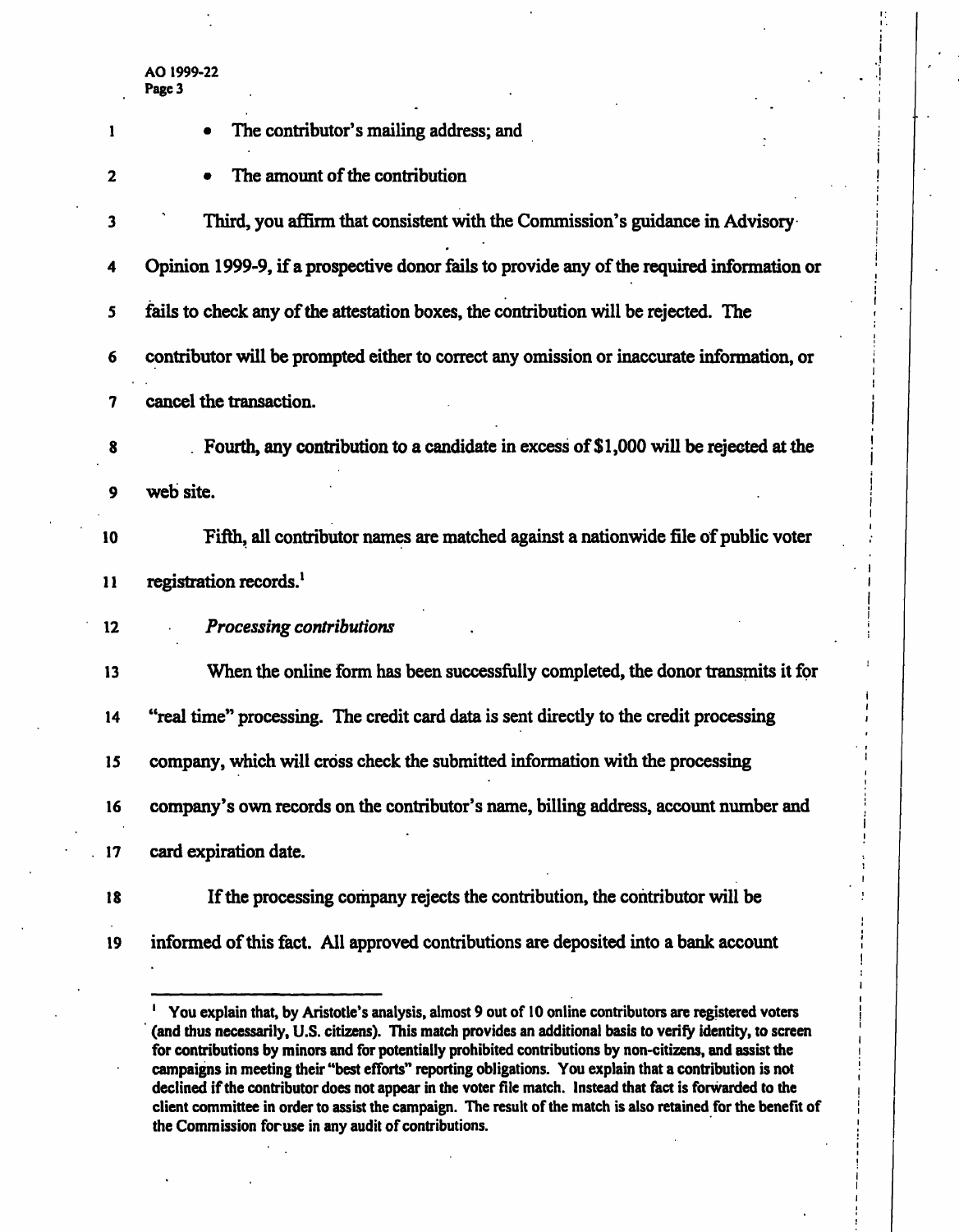| 1               | established by Aristotle exclusively for political committee proceeds. This account is not         |
|-----------------|----------------------------------------------------------------------------------------------------|
| $\mathbf{2}$    | only separate from Aristotle's other corporate accounts, but is also maintained at an              |
| 3               | entirely different financial institution. <sup>2</sup>                                             |
| 4               | You explain that Aristotle will inform the committees of the identity of the                       |
| 5               | depository bank so that each committee may disclose the depository on an amended                   |
| 6               | statement of organization, in accordance with the Commission's guidance in Advisory                |
| 7               | Opinion 1995-34. <sup>3</sup> Further, to facilitate any audit process and to avoid commingling of |
| 8               | committee proceeds and Aristotle's corporate funds, Aristotle also will maintain separate          |
| 9               | book accounts for each political customer. All Internet contributions, you state, are              |
| 10              | forwarded to the campaigns (less any agreed processing fee) in accordance with the time            |
| $\mathbf{11}$   | requirements of 2 U.S.C. §432(b)(1) and (2), and 11 CFR 102.8.                                     |
| $12 \,$         | You assert that the information provided to a committee treasurer is sufficient for                |
| 13              | the treasurer to fulfill all record-keeping duties under 11 CFR 102.9 and other provisions         |
| $\overline{14}$ | of the Act and the regulations. The information provided by Aristotle to the committee             |
| 15              | includes, at a minimum                                                                             |
| 16              | • The committee's account number                                                                   |
| 17              | • The contributor's name and address                                                               |
| 18              | • The contributor's employer and occupation                                                        |
| 19              | Date and total amount of contribution                                                              |
|                 |                                                                                                    |

I

<sup>&</sup>lt;sup>2</sup> This separate account for political committee contributions is established at the Wachovia Bank, an FDIC-insured depository institution.

<sup>&</sup>lt;sup>3</sup> The Commission's guidance was based upon both 2 U.S.C. §432(h)(1) and 11 CFR 103.3(a) which requires that all receipts of a political committee be deposited in a qualified bank or credit union depository.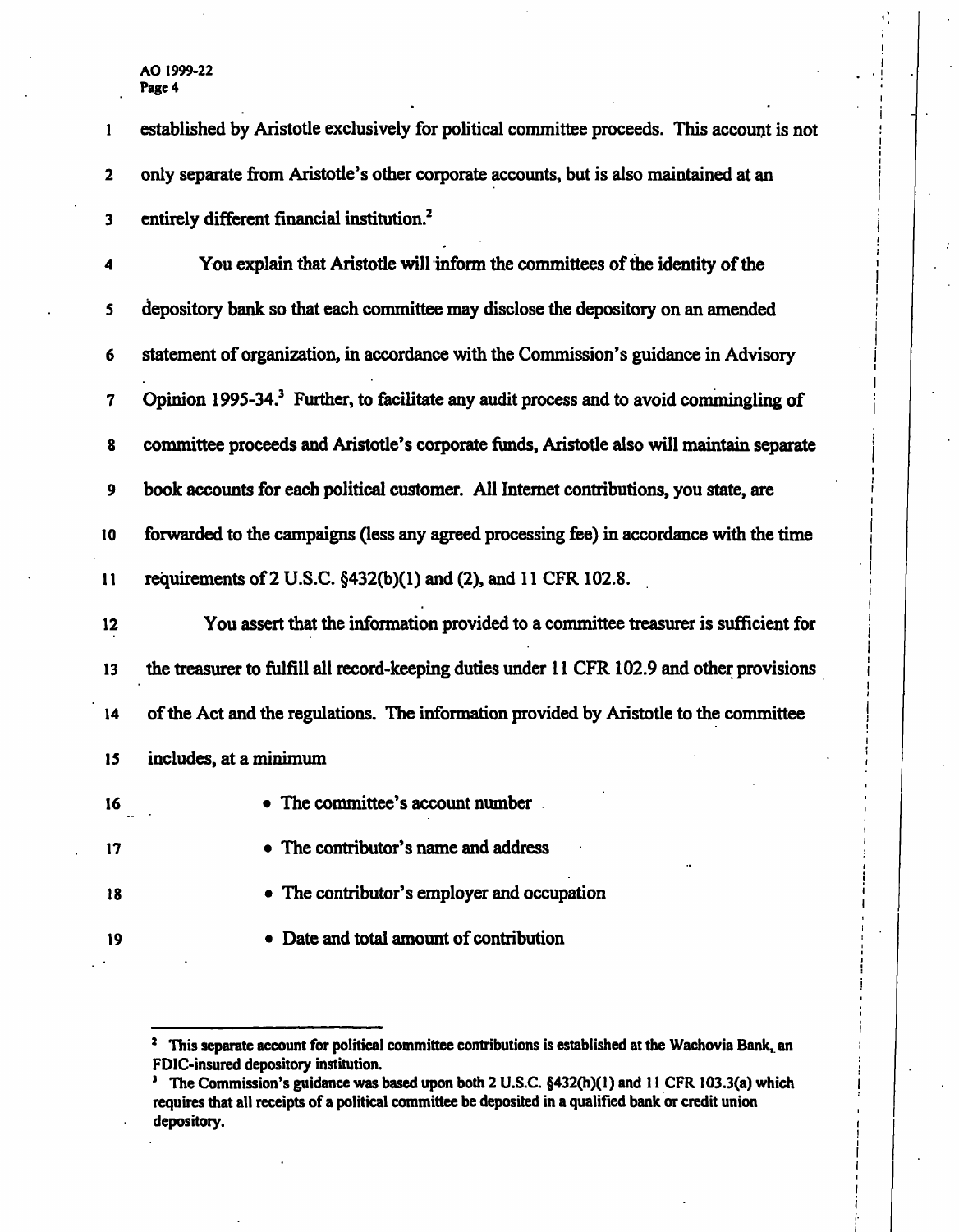| 1      | • Unique contribution confirmation number                                                             |
|--------|-------------------------------------------------------------------------------------------------------|
| 2<br>3 | Address verification used (billing address and zip code; also voter<br>record matches if applicable.) |
| 4<br>5 | Aristotle will retain all contributor-supplied information, all records of each                       |
| 6      | deposit into each political committee account, and all records of transfers to each political         |
| 7      | committee. Aristotle affirms that it will make such records available at the Commission's             |
| 8      | request or as otherwise required by law. <sup>4</sup>                                                 |
| 9      | Use of Aristotle's merchant ID number                                                                 |
| 10     | An important part of the described transactions is that Aristotle will use its own                    |
| 11     | "merchant ID number" for clients for whom it is collecting and forwarding the credit card             |
| 12     | contributions. Aristotle currently offers a candidate the immediate ability to take                   |
| 13     | contributions through American Express, Visa, MasterCard, and shortly, Discover. Each                 |
| 14     | of these credit card companies has its own application forms, rules, time frames, and                 |
| 15     | credit worthiness requirements that a campaign would have to meet individually to have                |
| 16     | the same access. Each contributor is notified in the "real time" confirmation of the                  |
| 17     | contribution that the credit card bill will reflect a contribution processed through                  |
| 18     | "campaigncontribution.com" not the name of the committee. You explain that Aristotle                  |
| 19     | does not offer a service to assist campaigns with the process of obtaining their own                  |
| 20     | merchant ID's for each credit card they will be using. <sup>5</sup>                                   |

<sup>4</sup> For security reasons, you explain that the contributor's credit card number and expiration date are not forwarded to the political customer, so that such information is not included in the committee's database. The Commission notes, however, that further directions will be provided to Presidential campaigns seeking matching funds which will specify the required credit card information.

<sup>&</sup>lt;sup>5</sup> You explain that it is Aristotle's business decision that the process of assisting each campaign in obtaining its own merchant ID for each credit card will be too expensive, too labor intensive, too inefficient and would only add layers of complication to the process.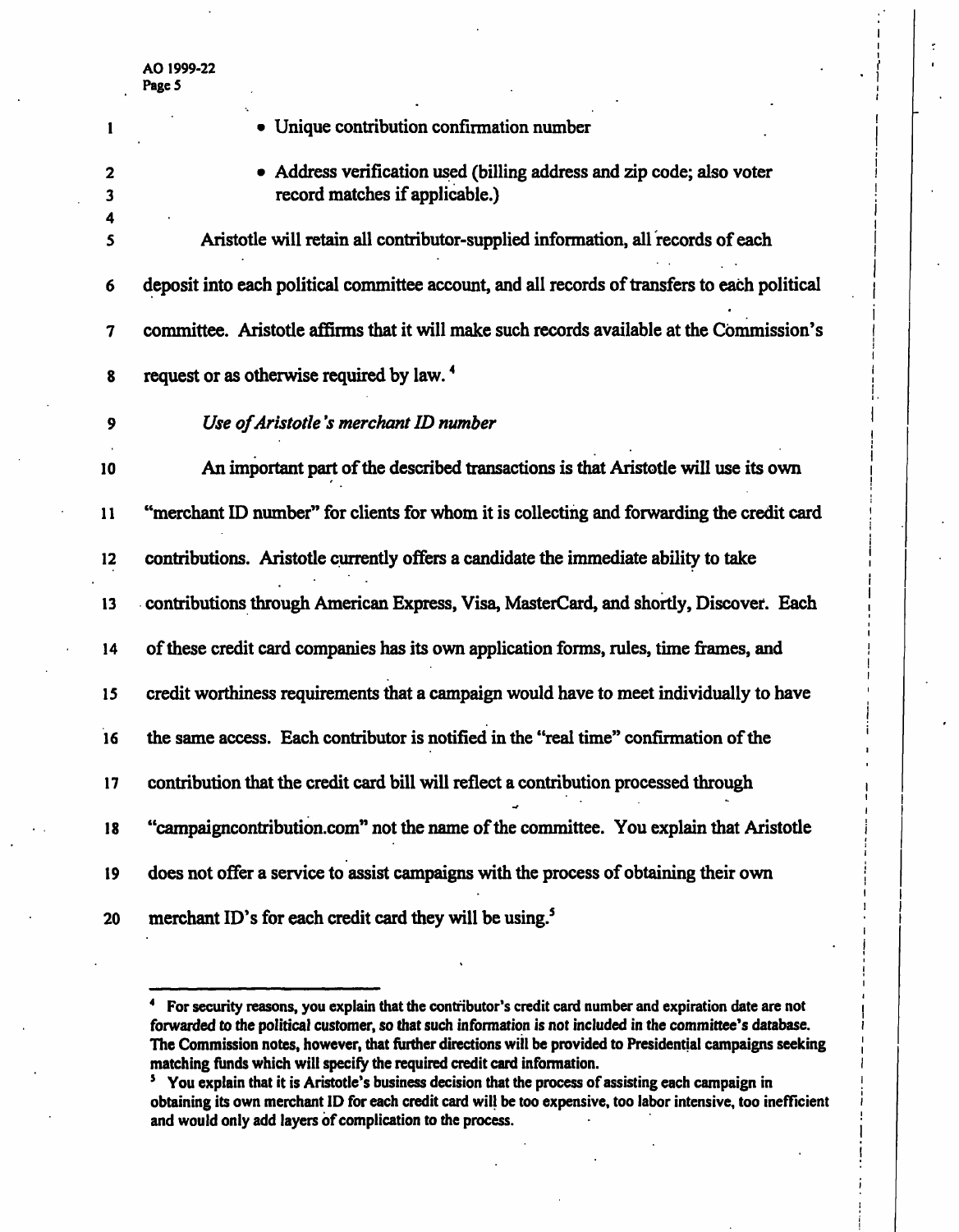# <sup>1</sup> Cost of service

| $\mathbf{2}$  | The company will receive, as its fee, a negotiated percentage of the contributions.          |
|---------------|----------------------------------------------------------------------------------------------|
| 3             | Depending on the terms of the contract, the company or the campaign will pay the credit      |
| 4             | card processing fee. The company will pay other transaction-based fees associated with       |
| 5             | collecting and forwarding the funds. The amount of such fees will necessarily be directly    |
| 6             | related to the volume of contributions received by a campaign.                               |
| 7             | Such costs along with costs associated with account servicing, record-keeping,               |
| 8             | accounting, billing review, and legal review, would normally be accounted for in             |
| 9             | overhead, you explain, and are intended and projected to be covered by the fees deducted     |
| 10            | by Aristotle from actual contributions received. The pricing for each committee will         |
| $\mathbf{11}$ | include allowance for an adequate profit. You ask whether the above procedures are           |
| $12 \,$       | permissible under the Act and Commission regulations.                                        |
| 13            | ACT AND COMMISSION REGULATIONS                                                               |
| 14            | The Act prohibits contributions and expenditures by a corporation in connection              |
| 15            | with a Federal election. 2 U.S.C. §441b(a); 11 CFR 114.2(b). The term "contribution" is      |
| 16            | defined to include "any direct or indirect payment, distribution, loan, advance, deposit, or |
| 17            | gift of money, or any services, or anything of value  to any candidate, campaign             |
| 18            | committee, or political party or organization," in connection with any Federal election. 2   |
| 19            | U.S.C. §441b(b)(2); 11 CFR 114.1(a)(1). See 2 U.S.C. §431(8)(A)(i) and 11 CFR                |
| 20            | 100.7(a)(1). The phrase "anything of value" includes goods or services provided without      |
| 21            | charge, or at less than the usual and normal charge. 11 CFR 100.7(a) $(1)(iii)(A)$ and       |
| 22            | 100.8(a)(1)(iv)(A).                                                                          |

۰,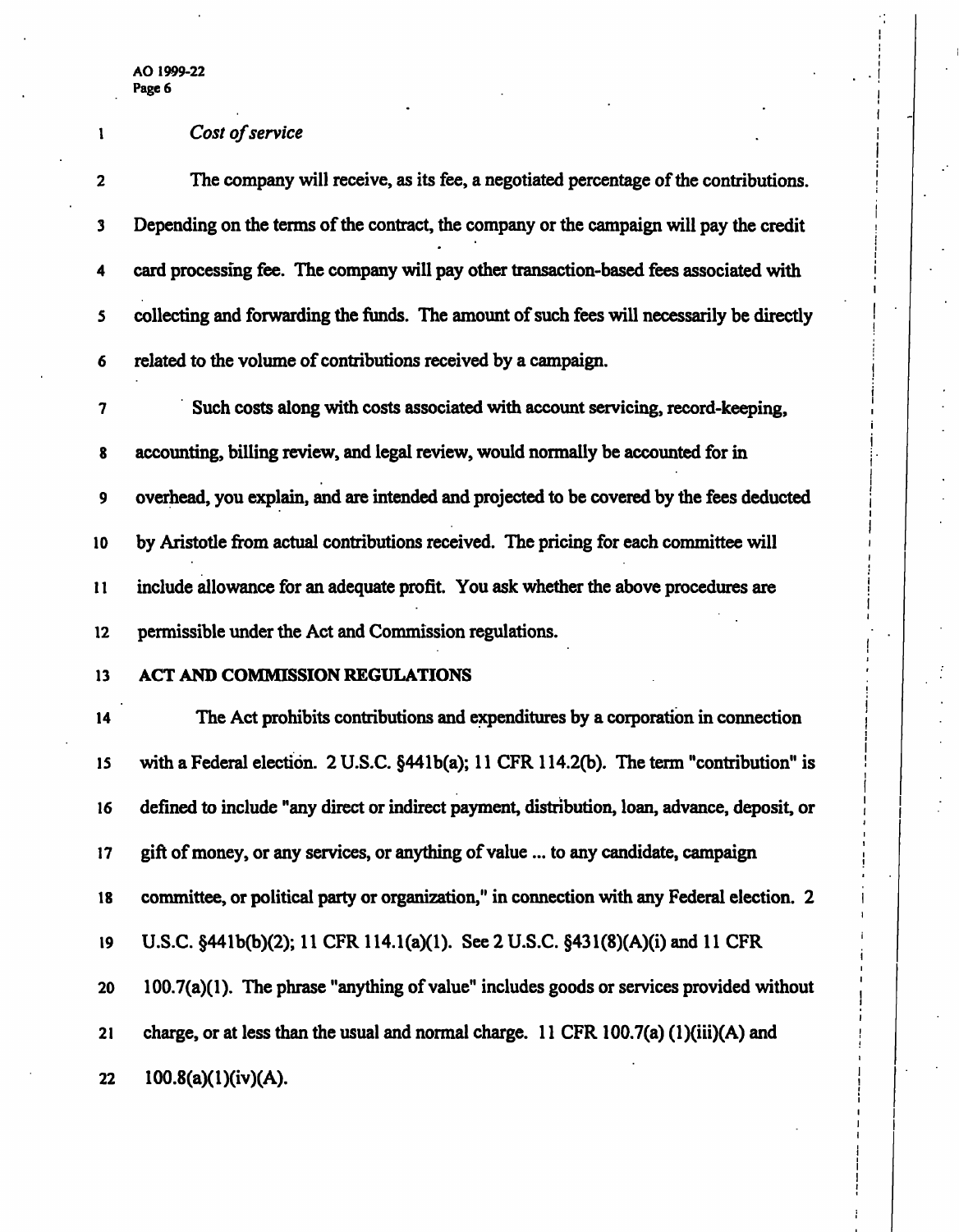AO 1999-22 . i Page 7  $\blacksquare$ 

|                         | For purposes of entitlement to Federal matching payments, the term contribution              |
|-------------------------|----------------------------------------------------------------------------------------------|
| $\overline{\mathbf{2}}$ | "means a gift of money made by a written instrument which identifies the person making       |
| 3                       | the contribution by full name and mailing address, but does not include a subscription,      |
| 4                       | loan, advance, or deposit of money, or anything of value or anything described in            |
| 5                       | subparagraph (B), (C), or (D) of section 9032(4)." 26 U.S.C. §9034(a); see also 11 CFR       |
| 6                       | 9034.2.                                                                                      |
| 7                       | With regards to a contribution made by credit card or debit card, the Commission             |
| 8                       | regulations define "written instrument" to mean either a transaction slip or other writing   |
| 9                       | signed by the cardholder, or in the case of such a contribution made over the Internet, an   |
| 10                      | electronic record of the transaction created and transmitted by the cardholder, and          |
| $\mathbf{11}$           | including the name of the cardholder and the card number, which can be                       |
| $12 \,$                 | maintained electronically and reproduced in a written form by the recipient candidate or     |
| 13                      | candidate's committee. 11 CFR 9034.2(b). <sup>6</sup>                                        |
| 14                      | The written instrument shall be: Payable on demand; and to the order of, or                  |
| 15                      | specifically endorsed without qualification to, the Presidential candidate, or his or her    |
| 16                      | authorized committee. The written instrument shall contain: The full name and signature      |
| 17                      | of the contributor(s); the amount and date of the contribution; and the mailing address of   |
| 18                      | the contributor(s). For purposes of this section, the term signature means, in the case of a |
| 19                      | contribution by a credit card or debit card, either an actual signature by the cardholder    |
|                         |                                                                                              |

|

|<br>|<br>!

i i

<sup>&</sup>lt;sup>6</sup> The Commission, as your request notes, has recently revised its regulations at 11 CFR 9034.2 to permit contributions through the Internet made by credit card. See 64 Fed Reg. 32394 (June 17, 1999). The new regulations will be promulgated in the next 10 to IS days and will apply retroactively to contributions j made on or after January 1, 1999. The Commission has also revised the regulations at 11 CFR 9036.1(b)(7) and 9036.2(b)(1)(vii) to give guidance as to the further documentation requirements for matchable contributions made by credit card (or debit card) through the Internet. See 64 Fed Reg. 42584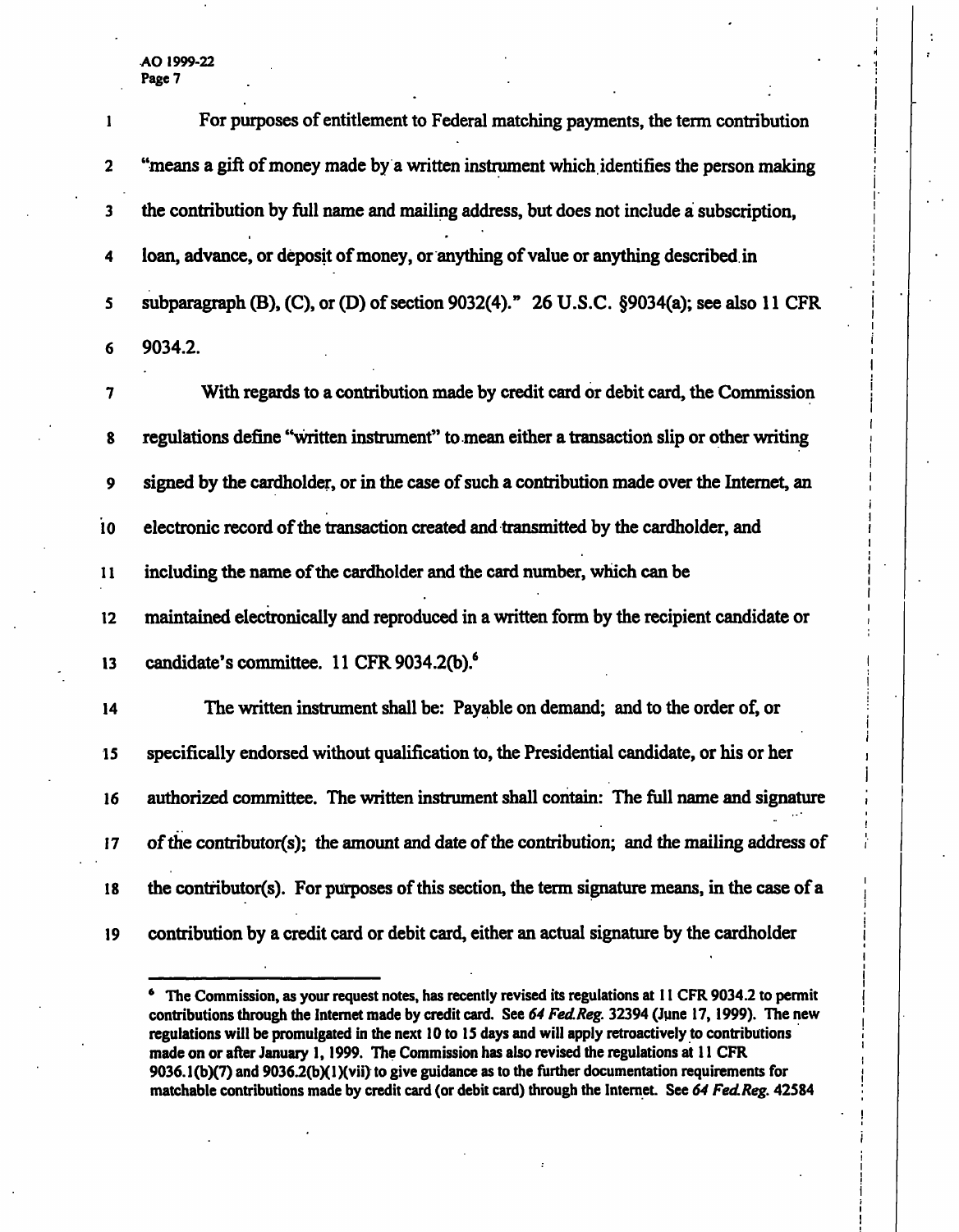| ı                       | who is the donor on a transaction slip or other writing, or in the case of such a          |
|-------------------------|--------------------------------------------------------------------------------------------|
| $\mathbf 2$             | contribution made over the Internet, the full name and card number of the cardholder who   |
| $\overline{\mathbf{3}}$ | is the donor, entered and transmitted by the cardholder. 11 CFR 9034.2(b)                  |
| 4                       | Contributions by credit or debit card are matchable contributions provided that            |
| 5                       | evidence is submitted by the committee that the contributor has affirmed that the          |
| 6                       | contribution is from personal funds and not from funds otherwise prohibited by law.        |
| 7                       | 11 CFR 9034.2(8)(ii) <sup>7</sup>                                                          |
| 8                       | <b>APPLICATION TO COMMITTEE PROPOSAL</b>                                                   |
| $\boldsymbol{9}$        | Screening and processing of contributions                                                  |
| 10<br>11                | The Commission notes that the screening procedures in your proposal for credit             |
| 12                      |                                                                                            |
|                         | card contributions raised over the Internet are well within the "safe harbor" discussed in |
| 13                      | Advisory Opinion 1999-9 for matching contributions. See Advisory Opinion 1999-9 and        |
| 14                      | the Explanation and Justification for the Commission's revised regulations permitting      |
| 15                      | credit card contributions at 64 Fed. Reg. 32394 (June 17, 1999). They would permit the     |
| 16                      | committee, relying on Aristotle's services, to submit evidence that "the contributor has   |
| 17                      | affirmed that the contribution is from personal funds and not from funds otherwise         |

÷,

(August 5,1999). The official promulgation date for these regulations will be published in a notice in the Federal Register.

<sup>7</sup> There are other requirements for matching contributions by credit or debit card, including that they meet the conditions found at section 9034.2(b) and (c) concerning a written instrument and signature. Further, contributions by credit card or debit card are not matchable where the cardholder's name and card number are given to the recipient candidate or candidate's committee only orally. 11 CFR 9034.2(c)(8)(i). 8

The Commission stated in its Explanation and Justification that:

A committee should take steps to insure that controls and procedures are in place to minimize the possibility of contributions by foreign

nationals, by Federal Government contractors, and by labor organizations,

or by an individual using corporate or other business entity credit accounts.

Such controls and procedures should also help the recipient committee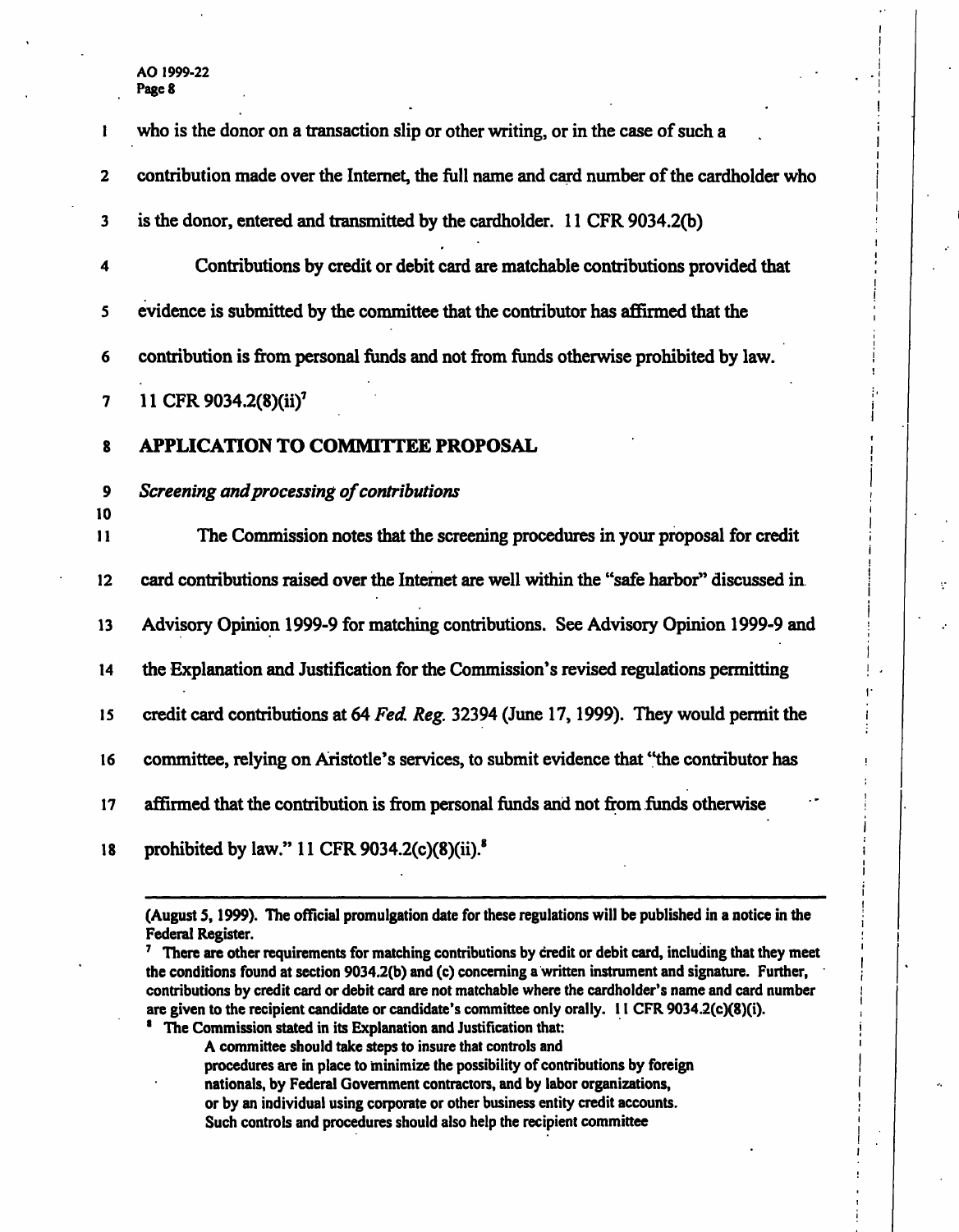|             | The general contractual arrangements Aristotle proposes for its political                    |
|-------------|----------------------------------------------------------------------------------------------|
| $\mathbf 2$ | committee and candidate clients also meet the requirements of sections 100.7(a)              |
| 3           | $(1)(iii)(A)$ and $100.8(a)(1)(iv)(A)$ . Aristotle's proposal would provide for adequate     |
| 4           | compensation and its procedures would seem to be in the normal course of business for a      |
| 5           | vendor within its industry dealing with a similarly situated non-political client. These     |
| 6           | arrangements avoid creating a situation where the vendor provides services to a political    |
| 7           | committee either without charge, or at less than the usual and normal charge, and thereby    |
| 8           | makes a corporate contribution prohibited by 2 U.S.C. §441b(b)(2). <sup>9</sup>              |
| 9           | Use of Aristotle's merchant ID number                                                        |
| 10          | Your inquiry regarding the use of Aristotle own merchant ID number, however,                 |
| 11          | requires poses a more complex issue that must be examined from the perspective of the        |
| 12          | Act and the Matching Act.                                                                    |
| 13          | With regard to contributions that are not submitted for Federal matching payments            |
| 14          | under the Matching Act, the Commission notes that the manner in which a credit card bill     |
| 15          | or invoice records the transaction is less important than the treatment of the contributions |
| 16          | raised through fundraising with vendor participation. The greater concern arises where       |
| 17          | the funds are deposited prior to their transmittal to the committee. The Commission          |
| 18          | concludes that placing such funds in the same corporate account where it places its other    |
|             | identify contributions made by the same individual using different or multiple               |

i

credit card accounts; and contributions by two or more individuals who are j each authorized to use the same account, but where the legal obligation to pay the account only extends to one (or more) of the card holders, and not | to all of them. 64 Fed. Reg. 32396.

9 The Commission agrees with your observation that the procedures Aristotle proposes are consistent with the financial vendor arrangements approved in prior opinions cited in your request. See Advisory Opinions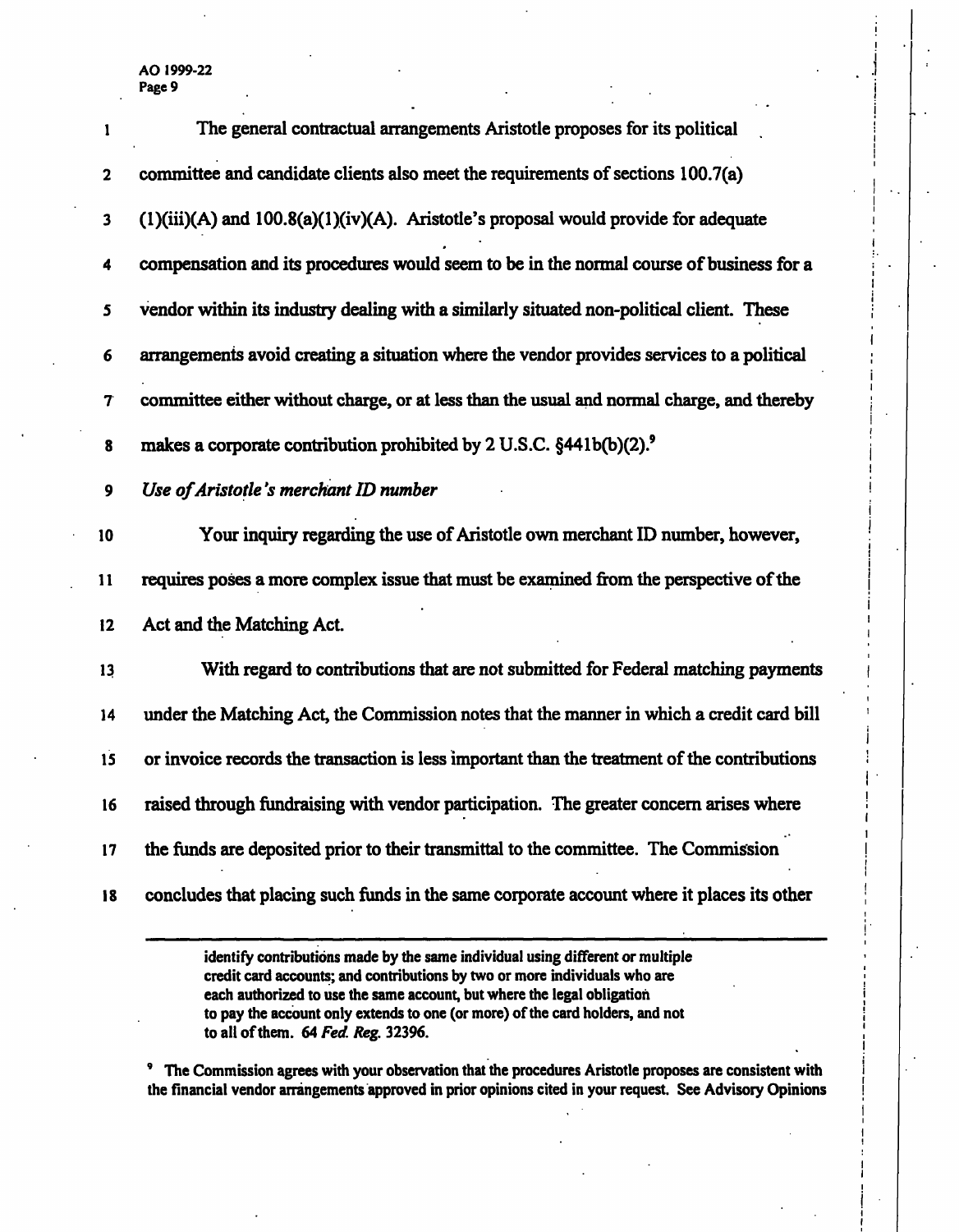| ı             | funds would lead to a commingling of corporate funds and campaign funds prohibited by        |
|---------------|----------------------------------------------------------------------------------------------|
| $\mathbf 2$   | section 441b. See Advisory Opinions 1990-1 and 1991-20. <sup>10</sup>                        |
| 3             | Your proposal to place these funds in a separate banking account and to maintain             |
| 4             | separate book accounts for each political customer addresses concerns raised by the          |
| 5             | Commission in these previous opinions. The Commission also notes Aristotle's intention       |
| 6             | to use FDIC insured depository institutions for these accounts and to provide the            |
| 7             | treasurers of its political committee clients with the identity of the depository bank who,  |
| 8             | in turn, would disclose the required bank information to the Commission. See 2 U.S.C.        |
| 9             | §432(h)(1) and 11 CFR 102.3. In light of these precautions, the Commission concludes         |
| 10            | that for contributions that are not submitted under the Matching Act, the use of Aristotle's |
| $\mathbf{11}$ | own merchant ID to collect contributions for multiple clients would be permissible under     |
| 12            | the Act; that is, 2 U.S.C. §431 et seq.                                                      |
| 13            | However, even with the above precautions, the Commission concludes that                      |
| 14            | Aristotle may not use a single merchant account number for contributions to Presidential     |
| 15            | campaigns that are to be submitted for Federal matching payments. The Commission             |
| 16            | notes that the regulations for matchable contributions place much value on the               |

<sup>1991-20</sup> and 1991-26 (900-number calls), Advisory Opinions 1994-33 (pre-paid calling cards) and 1995- 34 (credit card contributions through 900-number).

<sup>&</sup>lt;sup>10</sup> These prior advisory opinions concerning vendors who provided 900 line telephone services to campaigns are relevant to your situation. The Commission concluded that permitting a corporate vendor to place the funds raised through these services in its regular corporate account before transmitting them to its campaign clients would lead to a commingling of corporate and campaign funds prohibited by section 44Ib. The Commission determined that separate accounts were needed for a vendor's political committee clients. The Commission noted in Advisory Opinion 1991-20 that, in certain circumstances, a vendor may establish one separate account to process all funds raised for political committees. In Advisory Opinion 1991-20, the Commission noted that the requester providing 900 line services had "potentially large numbers of political customers" and that it maintained separate book accounts for each political committee customer. The proceeds passing through the one account for political committee customers was forwarded to each political committee within ten days or thirty days of its receipt by the 900 line provider, depending upon the type of committee. See U.S.C. §432(b)(l) and (2); 11 CFR 102.8(a) and (b).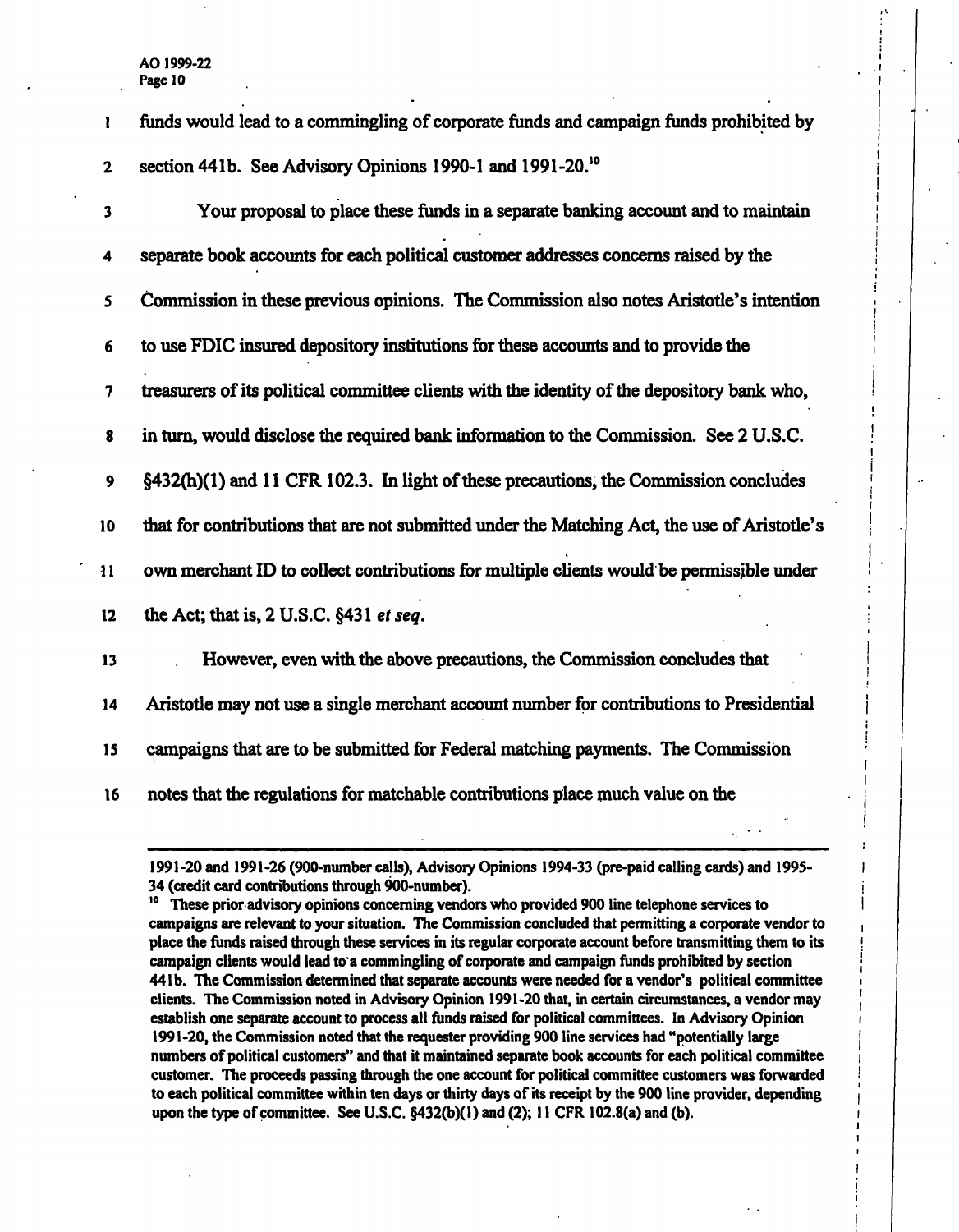| 1             | identification of the committee receiving the contribution. The regulations implementing         |
|---------------|--------------------------------------------------------------------------------------------------|
| $\mathbf 2$   | the Matching Act require that the instrument conveying the contribution be "payable on           |
| 3             | demand; and to the order of, or specifically endorsed without qualification to the               |
| 4             | Presidential candidate, or his or her authorized committee." 11 CFR 9034.2(b). The               |
| 5             | Commission also notes that when Aristotle uses its own merchant ID, the name of the              |
| 6             | committee receiving the contribution will not be itemized on the monthly credit card bill        |
| 7             | received by the contributor. While Aristotle may be able to produce other records to             |
| 8             | indicate the campaign purpose and nature of the contribution, the requirement that the           |
| 9             | contribution be made payable to or endorsed to the Presidential campaign is only satisfied       |
| 10            | if the committee's name appears on the contributor's credit card bill. This requirement is       |
| $\mathbf{11}$ | necessary as a means of assuring not only that the contributor intended to make a                |
| 12            | campaign contribution, but also that the contributor intended his or her money to go to          |
| 13            | the specific candidate named on the credit card bill, as opposed to a different candidate        |
| 14            | who may also be doing business with the same vendor. <sup>11</sup> Such a disclosure on the bill |
| 15            | also enables the contributor to review his or her contribution to verify the amount, date        |
| 16            | and other information regarding the use of a particular card (or its use by an authorized        |
| 17            | account owner) to make the contribution.                                                         |

|<br>|<br>|

Ţ.

|<br>|<br>|

 $\mathbf{H}_\parallel$ In its Explanation and Justification for revisions to the regulations providing the documentation requirements for credit card contributions made through the Internet, the Commission noted it "has always held contributions submitted for matching to a higher documentation standard because the matching fund program involves the disbursement of millions of dollars in taxpayer funds." See 64 Fed. Reg. 42584.